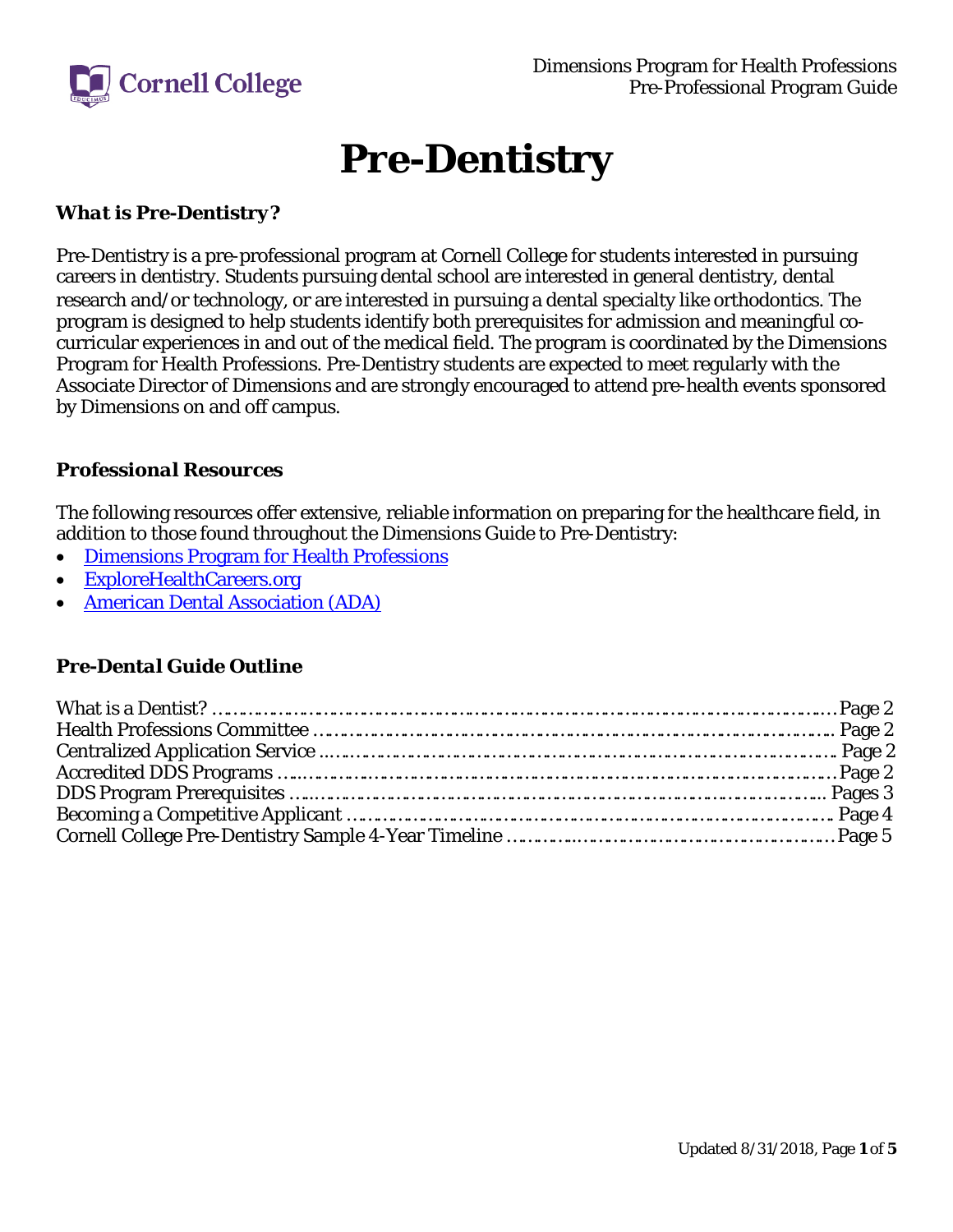#### *What is a Dentist?*

Dentists diagnose and treat problems with a patient's teeth, gums, and related parts of the mouth. They provide advice and instruction on taking care of teeth and gums, and on diet choices affecting oral health (Bureau of Labor Statistics Occupational Outlook Handbook, 2015). Dentists have helped improve the oral health of children, adults, and the elderly for decades. Dentists have also been a driving force in public health, pushing for fluoridated water in the United States and low-cost dental care for children. Beyond simply improving oral health, cosmetic dentistry is becoming a popular and booming field.

Dentist must complete dental school to earn a Doctor of Dental Surgery (DDS) degree and pass a series of board examinations in order to practice as a licensed dentist. [Dental Hygienists](http://www.bls.gov/ooh/healthcare/dental-hygienists.htm) and Dental [Assistants](http://www.bls.gov/ooh/healthcare/dental-assistants.htm) work alongside dentists in the medical field.

[American Dental Education Association \(ADEA\)](http://www.adea.org/)

#### *Cornell College Health Professions Committee (HPC)*

The [HPC](https://www.cornellcollege.edu/students/dimensions/health-professions-committee.shtml) assists current students and alumni applying to professional programs in healthcare. The HPC process results in a Committee Letter of Recommendation sent to each school the student applies to, along with all other letters of recommendation. The Committee Letter of Recommendation is signed by the 4 members of the HPC:

- Barbara Christie Pope, PhD
- Craig Tepper, PhD
- Associate Director of Dimensions (Mark Kendall)
- 1 Cornell College faculty or staff member of the student's choosing

The HPC [Guide](https://www.cornellcollege.edu/students/dimensions/PDFs/HPC%20Guide_020718.pdf) is updated annually and should be reviewed by applicants before applying for the HPC. Students can find the most up-to-date version of the HPC Committee Guide on the Dimensions HPC website. Dimensions hosts workshops every year on the HPC and healthcare program application processes – watch your email for announcements.

Applications are due to the HPC the summer before the intended application cycle begins. (For example, students hoping to start a DDS program in fall 2020 will submit all application materials to the HPC in summer 2019.) Visit the Dimensions website to learn more about the HPC application process.

*Centralized Application for Dental School* [ADEA Associated American Dental Schools Application Service \(ADEA AADSAS\)](http://www.adea.org/dental_education_pathways/aadsas/Applicants/Pages/default.aspx)

*Accredited DDS Programs* [Commission on Dental Accreditation \(CODA\) DDS/DMD Programs](http://www.ada.org/en/coda/find-a-program/search-dental-programs/dds-dmd-programs)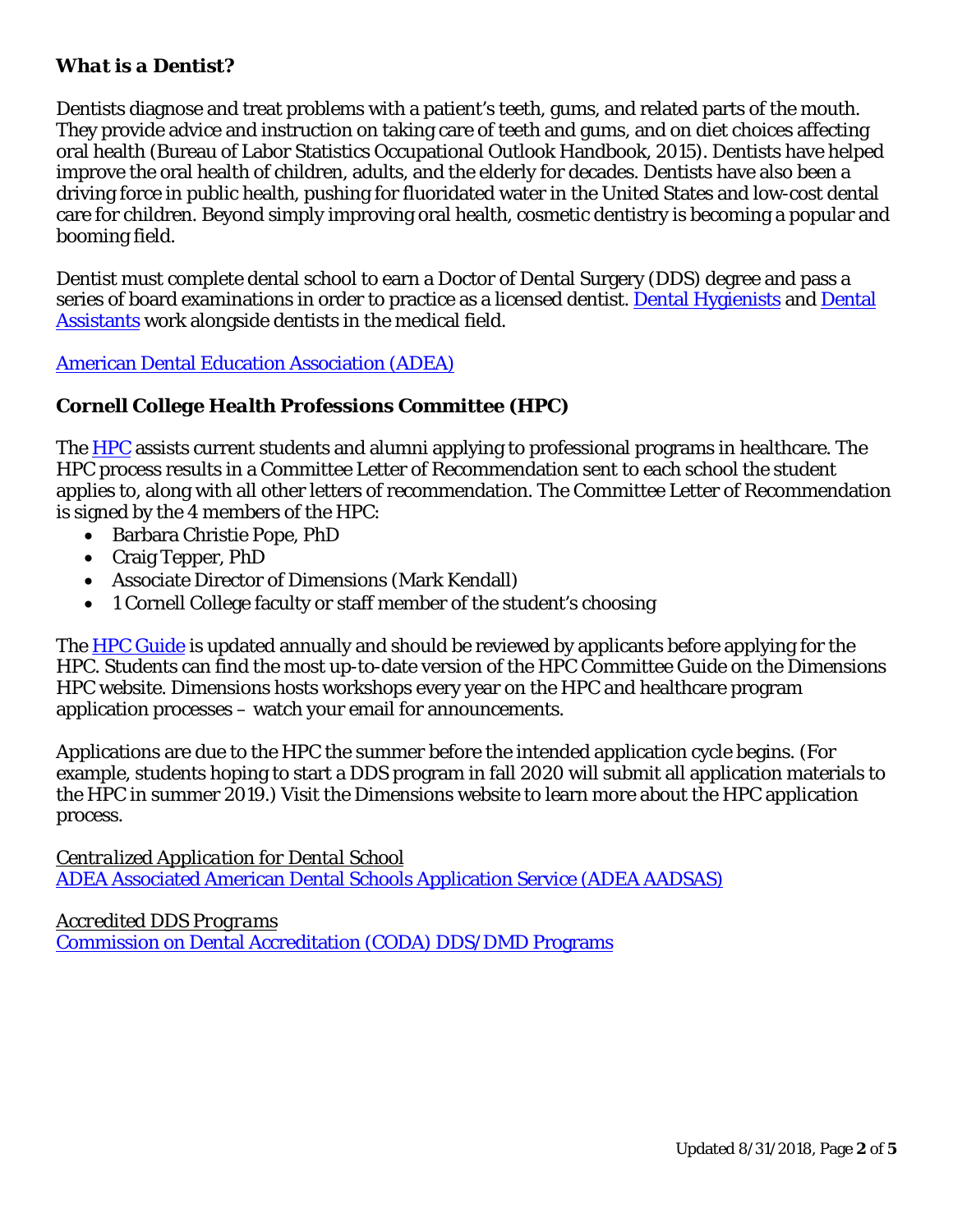## *Dental School Prerequisites*

A specific major is not required for admission into a DDS program. Students are advised to major in a discipline in which they are both most interested and able to excel.

| Prerequisite (ADA 2018)                        | Prerequisites for the University of Iowa<br>College of Dentistry (2015 Cycle)                                                                          | Course Equivalent at Cornell College                                                                                                                   |
|------------------------------------------------|--------------------------------------------------------------------------------------------------------------------------------------------------------|--------------------------------------------------------------------------------------------------------------------------------------------------------|
| 8 semester hours English                       | <b>English Composition and speech</b><br>requirements for the bachelor's degree at the<br>college you attended                                         | ENG 111 (1 <sup>st</sup> Year Writing Course) &<br>1 additional writing course within the English<br>department                                        |
| 8 semester hours Biology with<br>lab           | 12 semester hours in Biological Sciences<br>(Introductory courses and additional<br>courses for which introductory course is<br>prerequisite)          | BIO 141 (Foundations: Cellular Biology) &<br>BIO 142 (Foundations: Organismal Biology) &<br>1 additional Biology course                                |
| 8 semester hours General<br>Chemistry with lab | 16 semester hours of Chemistry, including 1<br>year of Organic chemistry, 0.25 of which<br>must be in laboratory work. Biochemistry is<br>recommended. | CHE 121 (Chemical Principles I) &<br>CHE 122 (Chemical Principles II)                                                                                  |
| 8 semester hours Physics                       | 8 semester hours, 0.25 semester hours in<br>laboratory work                                                                                            | PHY 141 (Introductory Physics I) &<br>PHY 142 (Introductory Physics II)                                                                                |
| 8 semester hours Organic<br>Chemistry with lab | 16 semester hours of Chemistry, including 1<br>year of Organic chemistry, 0.25 of which<br>must be in laboratory work. Biochemistry is<br>recommended. | CHE 225 (Organic Chemistry I Lecture),<br>CHE 326 (Organic Chemistry II Lecture),<br>CHE 327 (Organic Chemistry Laboratory),<br>CHE 334 (Biochemistry) |
|                                                | Well-rounded background in the social<br>sciences; philosophy, psychology, history,<br>foreign languages, business and accounting:<br>and mathematics  | <b>Various</b>                                                                                                                                         |

The following courses are required for admission to most DDS programs:

*The following courses at Cornell College are prerequisites for some of the aforementioned ADA prerequisites and/or are recommended for students pursuing DDS programs:* 

MAT 121 (Calculus of a Single Variable) BIO 315 (Genetics) STA 201 (Statistics) PSY 282 (Abnormal Psychology) BIO 329 (Human Anatomy & Physiology I) SOC 101 (Sociological Thinking) BIO 330 (Human Anatomy & Physiology II)

BIO 205 (Cellular and Molecular Biology) PSY 161 (Fundamentals of Psychological Science)

**Note:** Each dental school has a specific list of prerequisites you must complete to be considered for admission. Most DDS programs require additional courses than those specified in the table above. Visit both the [ADA Dental School Admissions](http://www.ada.org/en/education-careers/careers-in-dentistry/be-a-dentist/applying-for-dental-school) website and DDS program websites regularly to explore program-specific prerequisites to ensure you've satisfied courses needed before applying. Be sure your Faculty Advisor is aware that you are Pre-Dentistry. It is strongly recommended that you meet with your Faculty Advisor and **Dimensions staff** regularly to ensure you are meeting the requirements for both your major and dental school in the proper sequence.

#### *AP Credit*

DDS programs have different rules when it comes to accepting AP credit as fulfillment of a prerequisite. If you enter Cornell College with AP credit, closely check the requirements of the DDS programs of which you intend to apply.

#### *Community College Credit*

Most DDS programs prefer that applicants take all prerequisites at a 4-year institution. Students interested in earning credit at a community college should meet with their Faculty Advisor and the Associate Director of Dimensions *before* registration.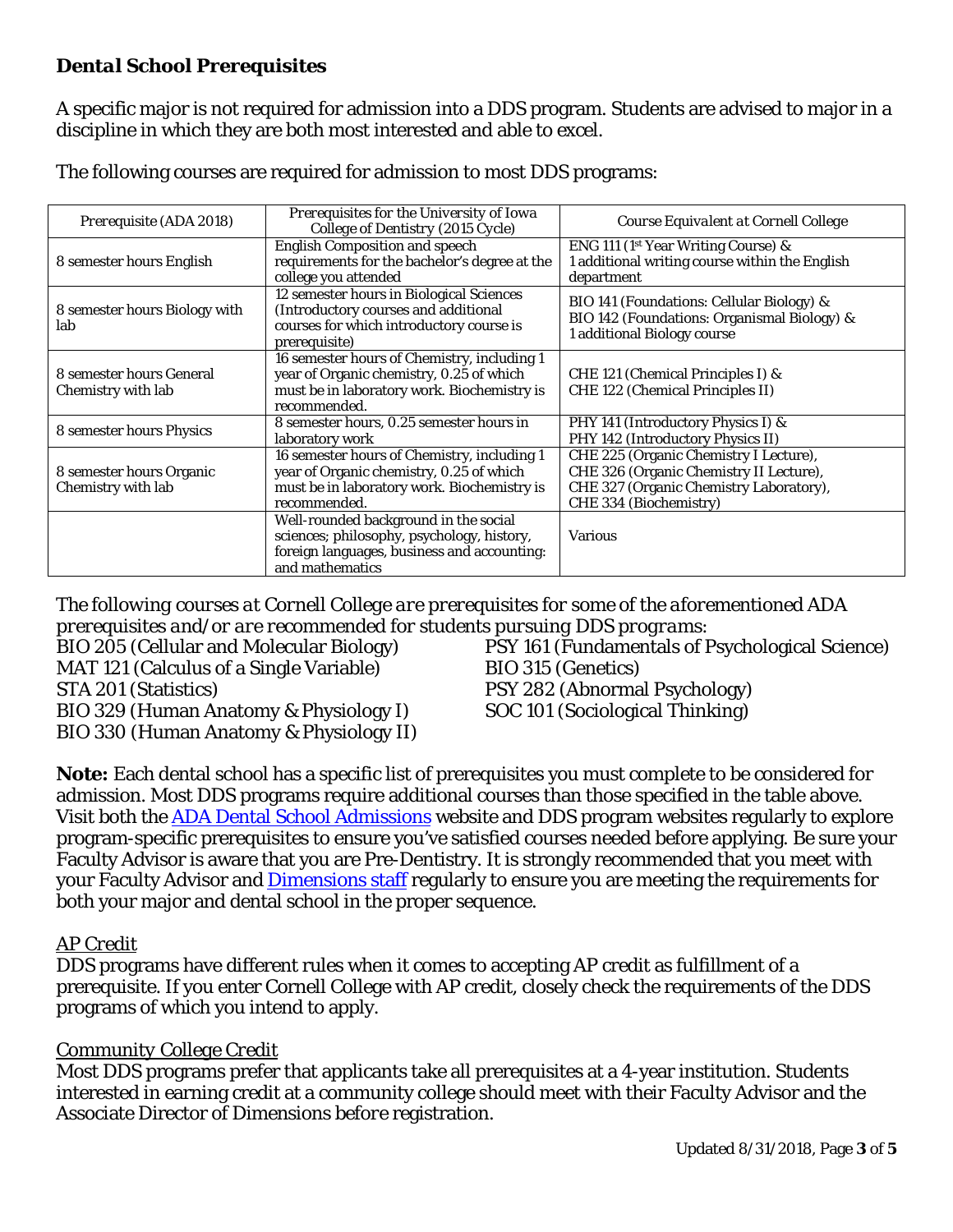# *What makes a competitive applicant for dental school?*

Dental schools (DDS programs) are incredibly competitive, with many more qualified applicants applying each year than there are spots available. DDS programs today are looking for well-balanced applicants. Most dental schools offer a [holistic review](https://www.aamc.org/initiatives/holisticreview/) of applications meeting the minimum GPA and [Dental Admission Exam \(DAT\)](https://www.ada.org/en/education-careers/dental-admission-test) score. Holistic review is an individualized way of assessing an applicant's capabilities by which balanced consideration is given to experiences, attributes, and academic metrics and, when considered in combination, how the individual might contribute value as a dental student and future dentist.

Becoming a competitive applicant for DDS programs is a marathon, not a sprint. Students should not rush into a DDS application cycle. The "right" time to apply for a DDS program is unique for each applicant and representative of their individual aptitude for the sciences, experiences, and level of personal readiness to commit to the health profession.

Competitive dental school applicants:

- Earn high grades in prerequisites at a 4-year institution
- Demonstrate (from experience) they are aware of the dentist's role in today's medical climate in relation to other healthcare providers
- Apply to dental school only when they feel they are ready to make a lifelong commitment to medicine and have the strongest application possible
- Research the schools they apply to assess "fit" and review prerequisites *before* applying
- Reflect on and make connections between experiences leading up to applying to dental schools
	- o Can discuss what they learned *from* their experiences rather than what they *contributed*
	- o Demonstrate how they've applied what they learned in earlier experiences to experiences that followed
	- o Are able to easily demonstrate and explain why experiences were personally meaningful
	- o Demonstrate they understand the impact and purpose of their responsibilities in each experience
- Have high science and cumulative GPAs
- Earn a competitive DAT score (scores vary by program)
- Balance diverse medical experiences and other activities they are passionate about
- Can speak from experience when asked the question, "What makes a good dentist?"
- Can answer the question "Why do you want to be a dentist?" clearly and easily, demonstrating selfreflection and realistic expectations of the field of dentistry
- Have a parallel plan in mind: They know what they will do to demonstrate interest in and a commitment to medicine if they are not accepted into dental school in their first application cycle.

Review the [ADA's Dental School Admissions](http://www.ada.org/en/education-careers/careers-in-dentistry/be-a-dentist/applying-for-dental-school) and the [ADEA Go Dental](http://www.adea.org/godental/) website to learn more about the dental school admission process.